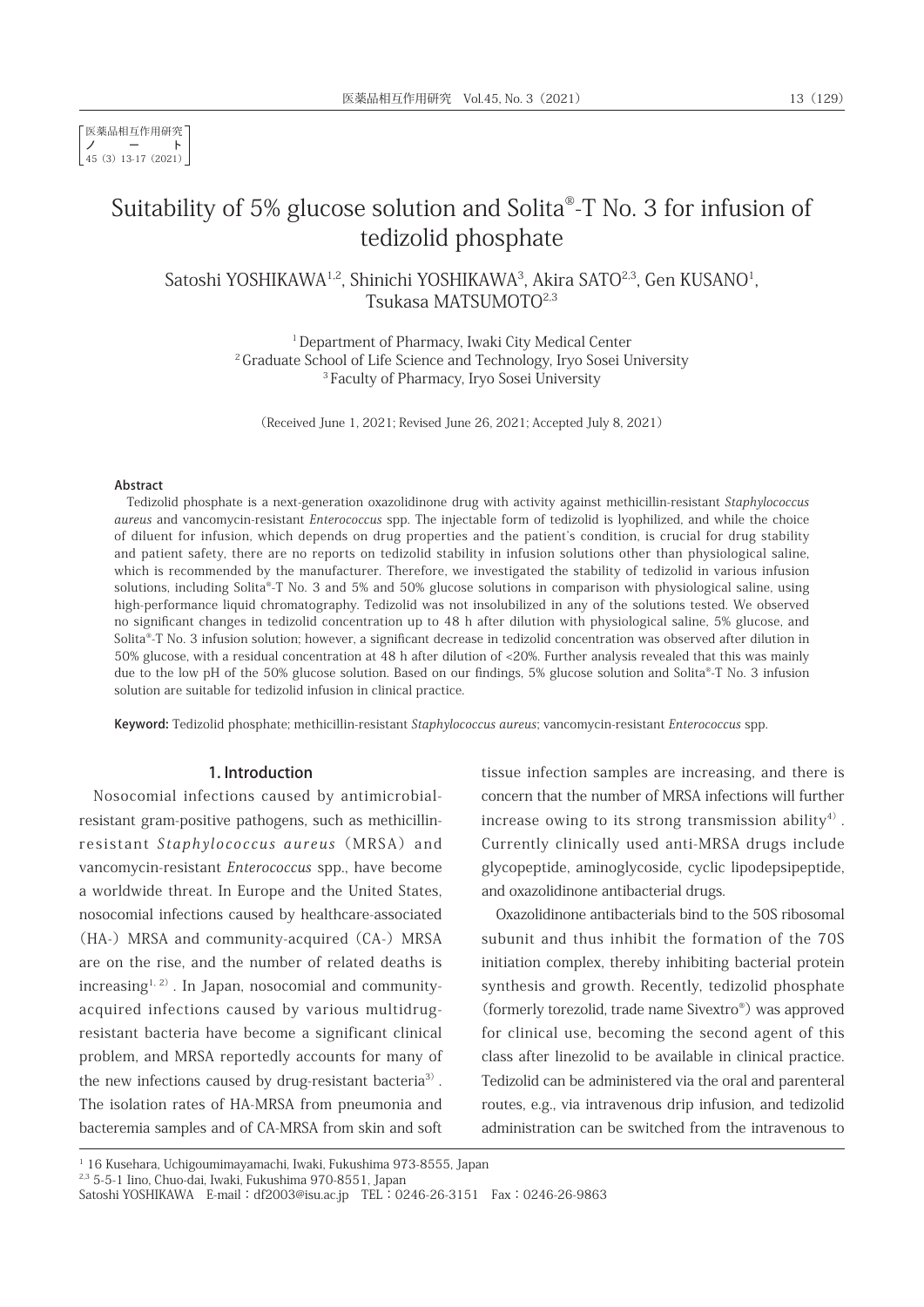oral route without dose modification, even in patients with high drug bioavailability and impaired renal function $5$ ).

The choice of diluent for infusion may be crucial, depending on the patient's condition. The injectable form of tedizolid is lyophilized, and the package insert recommends using physiological saline (isotonic sodium chloride solution) as a diluent<sup>5)</sup>. It has been reported that tedizolid is incompatible with any solutions that contain divalent cations, such as calcium chloride, calcium gluconate, and magnesium sulfate, including Ringer's lactate solution and Hartmann's solution $6$ <sup>6)</sup>. However, there are no reports on whether other infusion solutions, such as 5% glucose, which is widely used as a drug diluent, can be used. In this study, we investigated the stability of tedizolid in physiological saline, Solita®-T No. 3, 5% and 50% glucose solution.

## 2. Materials and Methods

#### 2.1. Reagents

A standard sample of tedizolid phosphate was purchased from MedChemExpres(Princeton, NJ, USA). p-Nitroaniline was purchased from BioVision (Milpitas, CA, USA), and 12 molybdo (IV) phosphoric acid n-hydrate (phosphomolybdic acid, PMA) was purchased from Nacalai Tesque(Kyoto, Japan). Tedizolid phosphate for clinical use was purchased from MSD Corp. (Sivextro®, Tokyo, Japan). Dimethyl sulfoxide (DMSO) and acetonitrile were obtained from Wako Pure Chemicals Co.(Osaka, Japan). Thinlayer chromatography (TLC) plates precoated with silica gel (60F-254, 20 cm  $\times$  20 cm) were purchased from Merck(Darmstadt, Germany). Physiological saline for injection and 5% and 50% glucose solutions were purchased from Otsuka Pharmaceutical Factory (Tokyo, Japan). Solita®-T No. 3(a glucose, lactate, and electrolyte-containing infusion solution) was purchased from Yoshindo Inc.(Toyama, Japan). The compositions of all solutions tested in this study are presented in Table 1.

## 2.2. Methods

Tedizolid diluted in physiological saline, 5% and 50% glucose solutions, and Solita®-T No. 3 was sampled every 0, 1, 12, 24, and 48 hrs, respectively, and the changes in concentration were examined by high-performance liquid chromatography(HPLC). All experiments were conducted under room temperature conditions  $(25 \pm 2^{\circ} \text{C})$ with an irradiance of 500 lx.

Table 1 Compositions of the solutions tested in this study (g/250 ml)

| Solutions                     | sodium<br>chloride | poyassium<br>chloride | L-sodium<br>lactate | glucose |
|-------------------------------|--------------------|-----------------------|---------------------|---------|
| Otsuka nomal saline           | 0.225              | -                     | -                   | -       |
| Otsuka glucose injection(5%)  | -                  | -                     |                     | 12.5    |
| Solita <sup>®</sup> T No.3    | 0.225              | 0.3725                | 0.56                | 10.75   |
| Otsuka glucose injection(50%) | -                  | -                     |                     | 125     |

#### 2.2.1. Preparation of the sample solutions

Tedizolid phosphate was dissolved in distilled water at 50 mg/ml according to the manufacturer's instruction for injection (MSD Corp.) and then diluted with physiological saline, 5% glucose, 50% glucose, or Solita®-T No. 3 infusion solution at 0.8 mg/ml.

#### 2.2.2. Quantitative analysis of tedizolid in dilution

Tedizolid was analyzed by HPLC using a Hibar

Lichrosorb RP-18 column (ODS, 5  $\mu$ m, 4.0  $\times$  120 mm, Kanto Chemical Co., Ltd., Tokyo, Japan). The analytical conditions were set according to previous reports<sup>7,8,9)</sup>. In brief, the mobile phase was a mixture of 19.2 mM sodium acetate buffer (pH  $7.4$ ) and 15% acetonitrile, the flow rate was 1.0 ml/min, and tedizolid was detected by measuring UV absorbance at 251 nm. The HPLC samples were filtered through a  $0.2$ - $\mu$ m cellulose acetate filter(AGC Techno Glass, Tokyo, Japan). Diluted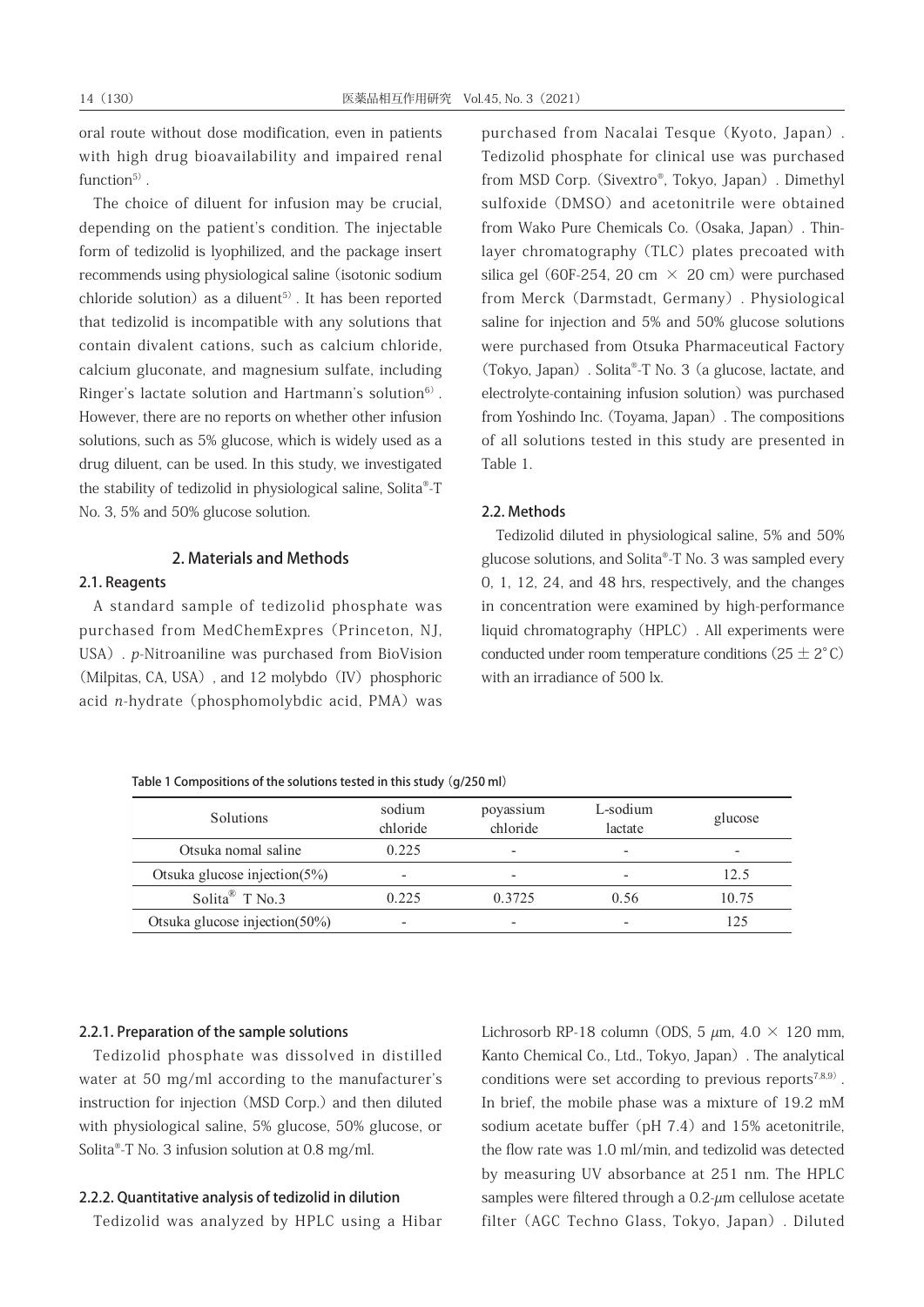sample solutions of tedizolid (0.45 ml) were collected over time, mixed with 0.5 ml of DMSO containing 0.5 mg p-nitroaniline as an internal standard, and then subjected to HPLC analysis. The sample diluted with 50% glucose solution was analyzed using the absolute calibration curve method.

## 2.2.3. TLC analysis of tedizolid

Tedizolid phosphate in different diluents was partitioned between ethyl acetate and water, and tedizolid was obtained from the ethyl acetate layer. The sample was analyzed by TLC using ethyl acetate as a developing solvent. PMA was used to visualize the analyte, and the analyte complexed with PMA was heated on a plate heater at 150°C for 3 min.

#### 2.2.4. Statistical analysis

Data are expressed as the mean  $\pm$  SD (n = 4). Differences between groups were analyzed using Dunnett's test.  $P < 0.05$  was considered significant.

#### 3. Results and Discussion

Lyophilized tedizolid phosphate was reconstituted in distilled water  $(50 \text{ mg/ml})$  and then diluted to 0.8 mg/ml with physiological saline, Solita®-T No. 3, or 5% or 50% glucose solution. The solutions were visually inspected for visible features and turbidity. The tedizolid solutions were colorless or slightly light-yellowish, and no change in appearance was observed during storage at room temperature ( $25 \pm 2^{\circ}$  C) for 24 h. To examine

the possibility of tedizolid insolubilization by dilution, each dilution was subjected to high-speed centrifugation  $(10,000 \times g, 30 \text{ min})$ . No precipitates were observed after centrifugation for any of the solutions. These results suggest that tedizolid is not insolubilized in the solutions tested.

The stability of tedizolid in the various solutions was analyzed using HPLC. Fig. 1 shows the chromatograms of the blank mobile phase and the mobile phase with tedizolid and the internal standard added. In the blank mobile phase, there was no interference peak between tedizolid and the internal standard. The retention time of tedizolid was 3.8 minutes and that of the internal standard was 9.4 minutes. Under the present experimental conditions, the calibration curve showed linearity in the range of 0.125 mg/ml to 1.0 mg/ml, with a regression coefficient of 0.9997. A regression coefficient of 0.99 or higher is generally considered to be evidence that the data fit the regression line well. No significant changes in the concentration of tedizolid were observed up to 48 h after dilution with physiological saline, 5% glucose solution, and Solita®-T No. 3 infusion solution (Fig. 2). However, a significant decrease in the concentration of tedizolid in the 50% glucose solution was observed, and the residual concentration of tedizolid in this solution at 48 h after dilution was <20%(Fig. 2). The quantitative HPLC analysis results were supported by TLC findings. The TLC spot of tedizolid did not change for up to 48 h in physiological saline, 5% glucose solution, and Solita®-T



Fig. 1. HPLC Chromatogram of mobile phase.

1: TZD, 2: I.S: *p*-Nitroanilline 0.1 mg/ml.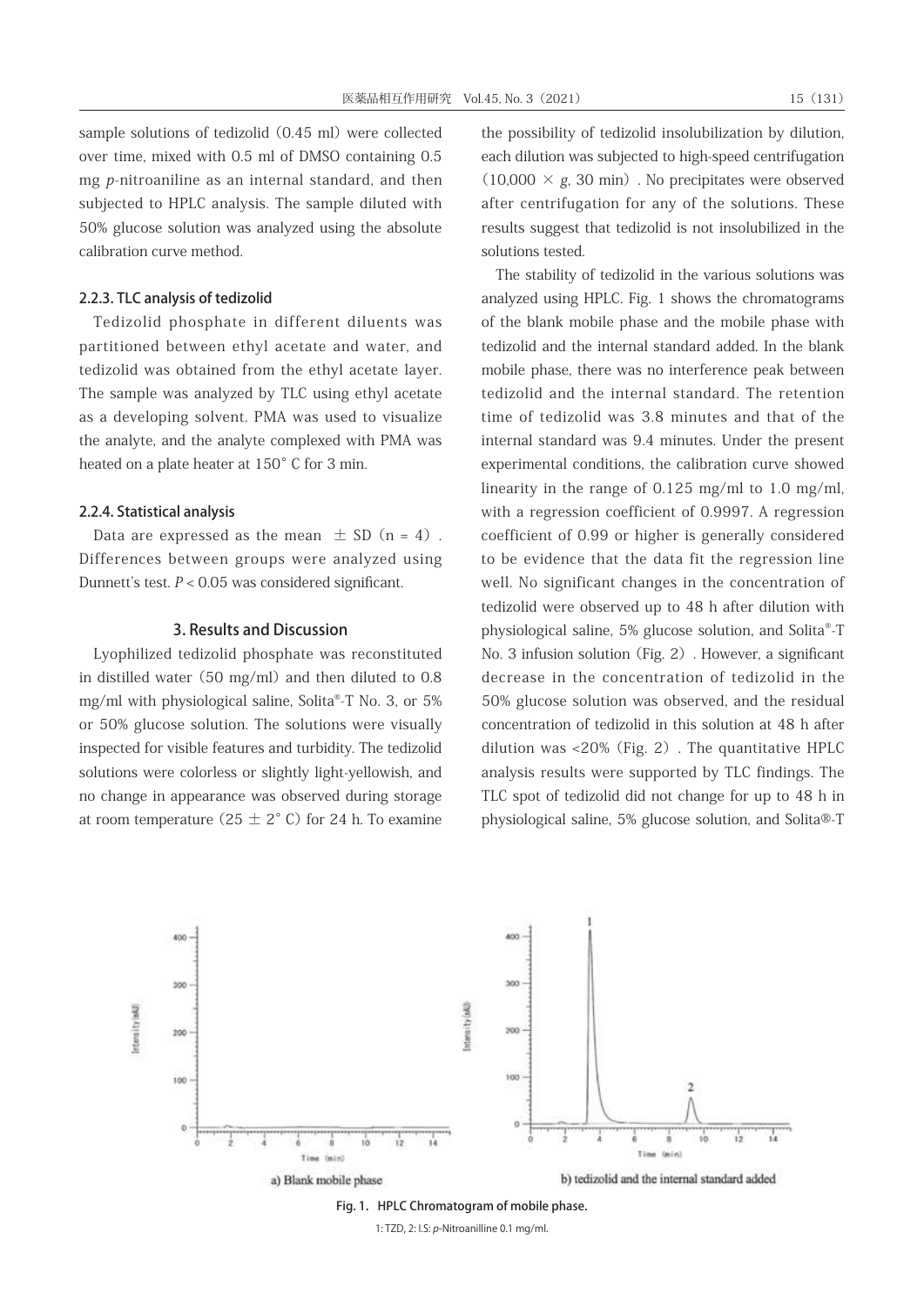

solutions was sampled for up to 48 h and subjected to HPLC analysis. Data are expressed as the mean  $\pm$  SD (n = 4). Fig. 2. Stability of tedizolid in various diluents. Tedizolid diluted with various

No. 3 infusion solution but had nearly disappeared after 48 h in the 50% glucose solution (Fig. 3). These results suggest that tedizolid is stable in 5% glucose solution and Solita®-T No. 3 infusion solution as well as in saline but not in 50% glucose solution.

The pH of physiological saline, 5% glucose solution,



Solita®-T No. 3 infusion solution, 5: 50% Glucose solution. Fig. 3. TLC Chromatogram of authentic samples. 1: Control, 2: Physiological saline, 3: 5% Glucose solution, 4:

50% glucose solution, and Solita®-T No. 3 was 7.28  $\pm$  0.09, 7.32  $\pm$  0.06, 2.85  $\pm$  0.04, and 6.71  $\pm$  0.13, respectively. The pH was also checked after one week, but there was no significant change (7.30, 7.25,  $2.91,6.60$ . To clarify the cause of instability of tedizolid in 50% glucose, the effect of pH on its stability was examined using saline solutions with different pH values prepared by adjusting the pH with hydrochloric acid. After incubation of tedizolid in solutions with different pH values for 48 h, a significant decrease in the tedizolid concentration was observed at low pH (Fig. 4) . These results suggest that the low stability of tedizolid in 50% glucose solution is, at least in part, due to the low pH of the solution. However, the detailed mechanism responsible for the decomposition of tedizolid in 50%



Tedizolid was diluted with saline with varying pH values and immediately subjected to HPLC analysis. Data are expressed as the immediately subjected to HPLC analysis. Data are expressed as the Fig. 4. Stability of tedizolid in solutions under varying pH conditions. mean  $\pm$  SD (n = 4).